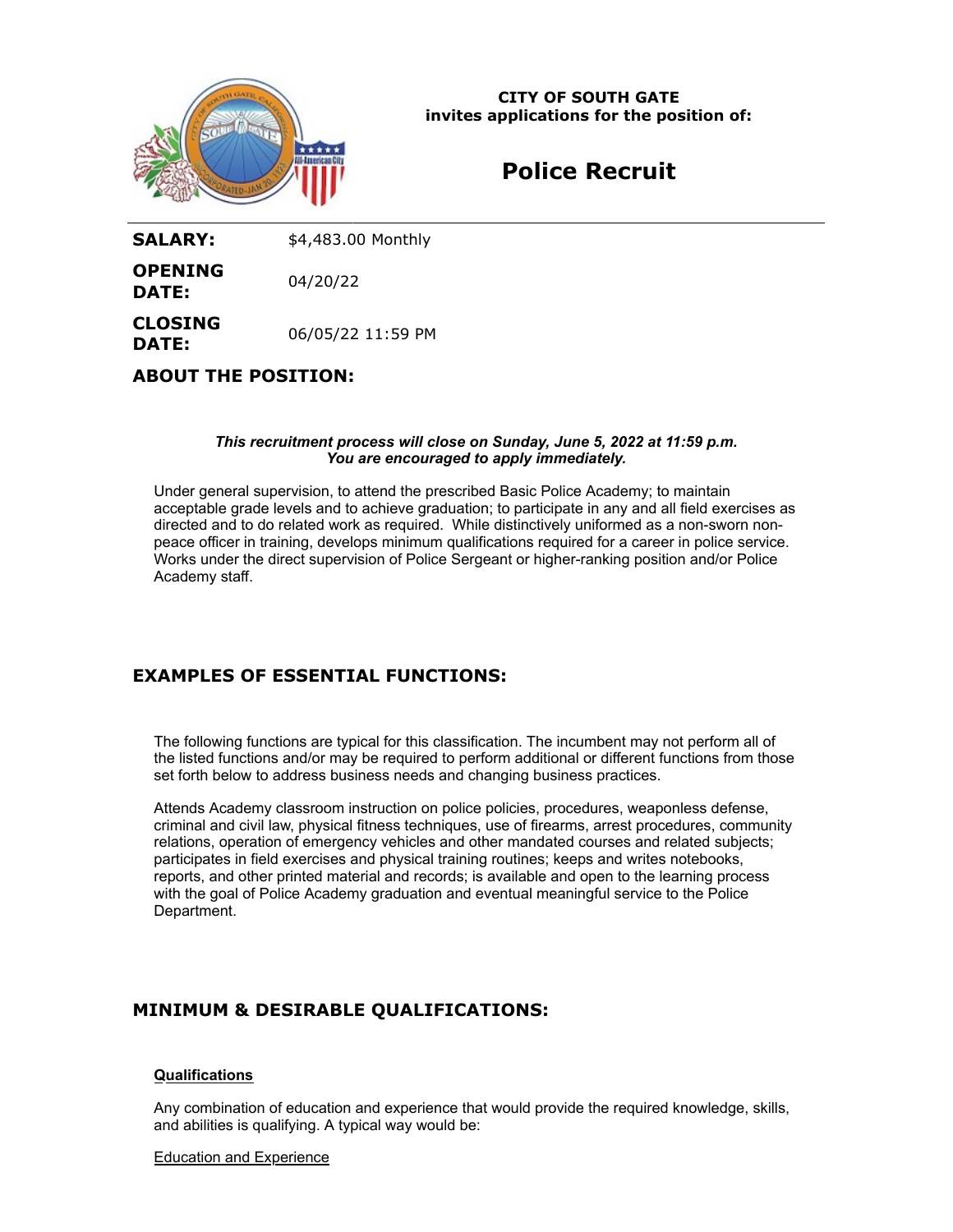Graduation from high school. Must possess a California Class C driver's license and proof of insurance. Must be a citizen of the United States or have applied for citizenship. Must be 21 years of age at the time of application. English/Spanish bilingual skills highly desirable.

This is a terminal class. The recruit must graduate from the Police Academy and fulfill all other requirements, in which case he/she shall advance to the rank of Police Officer. Failure to meet graduation or other requirements shall result in termination.

#### Physical Standards

Height and weight correlations must be in proper proportion according to current medical standards. Normal color vision. Visual acuity of 20/70 in each eye correctable to 20/30 in each eye. Ability to pass a physical endurance and agility examination.

#### Knowledge, Skills, and Abilities

Knowledge of: the organization, operation, rules and regulations of the Police Department; principles and techniques of police administration including traffic control, crime prevention, crowd disturbances and delinquency; rules of evidence; laws, ordinances and regulations affecting the work of the Department including custody of prisoners, arrest and court procedures; criminal investigation and case preparation; technical and administrative phases of crime prevention and law enforcement, including investigation and identification, patrol, traffic control and safety, record keeping and care and custody of persons and property; community policing policies and philosophy; community relations; governmental structure/organization of the City of South Gate and interrelations of the Police Department; principles and practices of personnel management, supervision and leadership.

Ability to: read and understand departmental policies, rules, instructions, laws, regulations and police literature; ability to analyze situations and adopt a quick, calm, effective and reasonable course of action in situations involving emotional or physical pressures; ability to write clear and accurate reports; remember names, faces and details or incidents; ability to establish and maintain effective relationships with others; ability to interact tactfully, effectively and sensitively with City Officials, Officials of other organization, members of other agencies, community organizations, community leaders, the media and especially the public; ability to understand and be sensitive to the needs and concerns of ethnic and cultural groups in the City; and the ability to evaluate sensitive situations quickly and initiate appropriate action to diffuse situations and/or resolve problems.

Skill: in the operation of a variety of office equipment, including computer; ability to type 25 words per minute net.

# **OTHER IMPORTANT INFORMATION:**

## **California Department of Motor Vehicle (DMV) Pull Notice System**

An incumbent appointed to this position is subject to enrollment in the California DMV Pull Notice Program. The Pull Notice program provides information on the incumbent's driving record and Driver's License status on a periodic basis to the City of South Gate. An employee assigned a City vehicle must acknowledge receipt and understanding of City Administrative Regulations covering the use of City vehicles.

## **Physical Demands and Work Environment**

The physical demands and work environment described here are representative of those that must be met by an employee to successfully perform the essential functions of this job. While performing the duties of this job, the employee is frequently required to walk, sit and talk or hear and may stand for extended periods of time. The employee is occasionally required to use hands to finger, handle, or feel objects, tools, or controls; and reach with hands and arms. The employee is occasionally required to climb or balance, stoop, kneel, crouch or crawl. The employee must occasionally lift and/or move up to 50 pounds. Specific vision abilities required by this job include normal color vision and the ability to adjust focus. The noise level in the work environment is usually quiet in the office and moderately loud when outdoors. Incumbents are